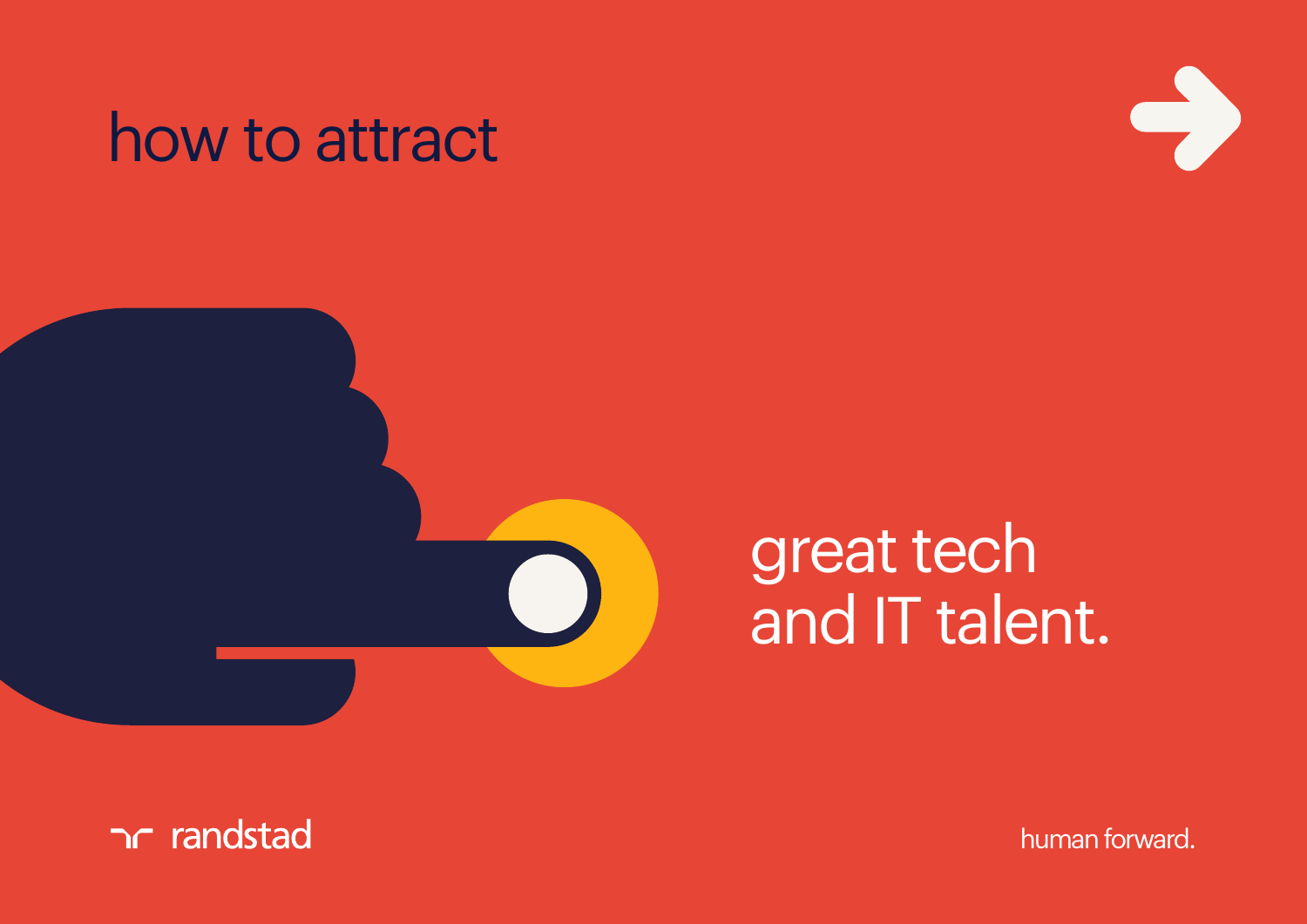# introduction.

Whether your business is producing software, manufacturing appliances or shipping packages, digitalization is transforming your business. And accompanying this change is the need for engineering and technology specialists – from app developers to data scientists to cybersecurity experts. With many of these skills in high demand, winning over these workers has become a battle not only with companies in your sector but just about every industry today. So how can you position your business to be a more attractive employer?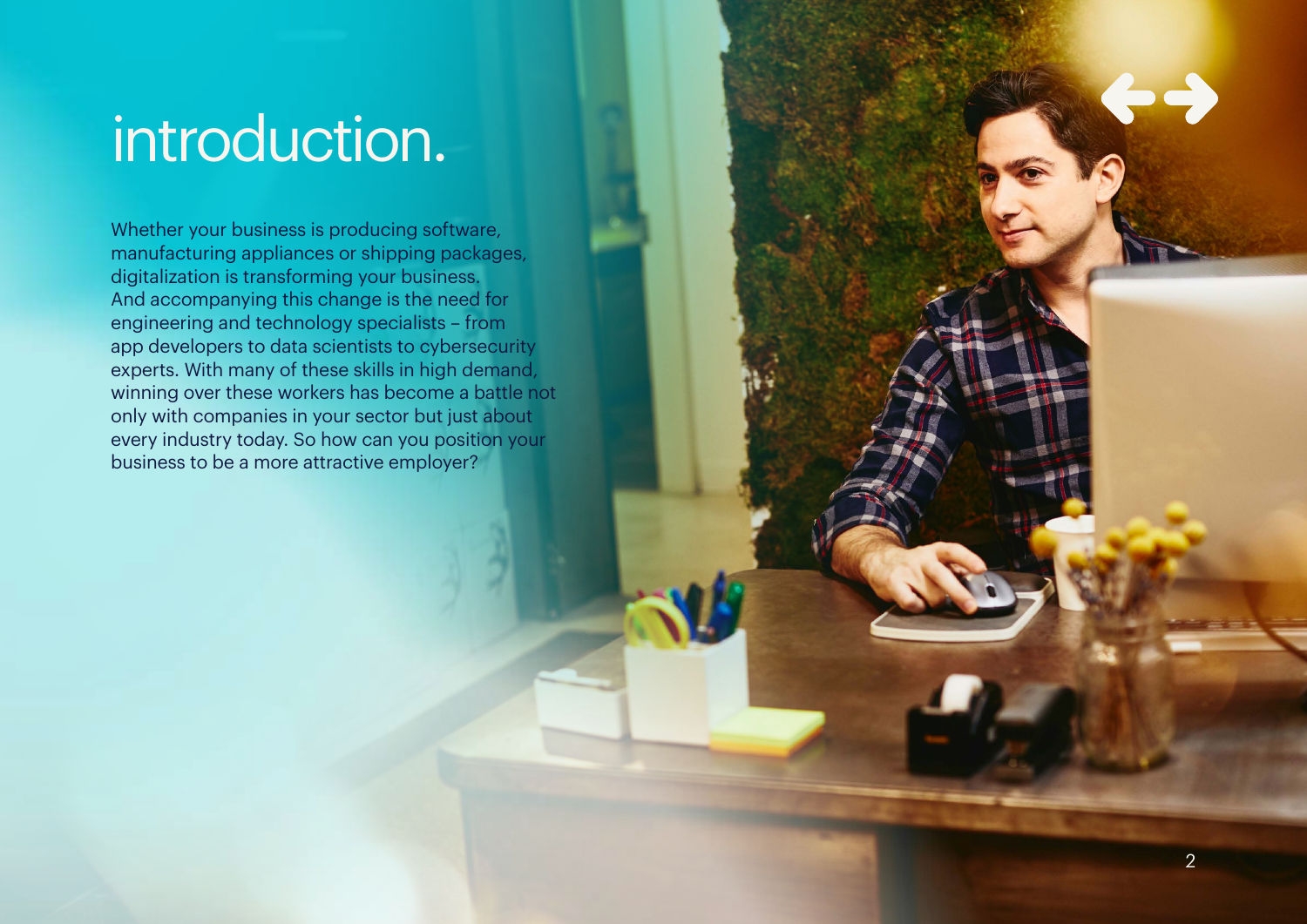#### how to attract great tech and IT talent.



It's no secret that digital and tech skills are some of the hardest to come by these days. [The](https://ec.europa.eu/epale/fr/content/e-skills-and-jobs-digital-age)  [European Commission](https://ec.europa.eu/epale/fr/content/e-skills-and-jobs-digital-age) predicts that by next year, nearly three-quarter million jobs in the ICT sector could go unfilled. [One report](https://medium.com/the-terminal-input/tech-talent-shortages-will-crush-the-big-apple-7c9acb76f0b0) estimates that the U.S. by 2030 will lose \$163 billion in revenues due to a shortage of technical talent. [Another report](https://www.cnbc.com/2019/02/20/microsoft-idc-study-skills-shortages-stopping-companies-from-using-ai.html)  claims that lack of skills in artificial intelligence is slowing its adoption by Asian companies, which means they will be unable to fulfill their potential to innovate. It may be difficult to believe that in an age where the tech sector is the new gold rush, the shortage of tech "miners" is growing.

For human capital leaders around the world, it's a problem they face every day. Companies currently building out their digital footprint face many challenges, with acquiring the right talent one of the most difficult to overcome. For companies that have not historically been considered on the cutting edge of technological innovations, winning over top skilled workers can be a frustrating experience. With highly admired companies such as Google, Amazon, Apple and

other dominant players in the field attracting many qualified candidates – for example[, google](https://www.business2community.com/linkedin/linkedin-reveals-top-50-unicorn-companies-to-work-for-in-2019-02192701)  [receives more than 1.1 million applications](https://www.business2community.com/linkedin/linkedin-reveals-top-50-unicorn-companies-to-work-for-in-2019-02192701)  [annually](https://www.business2community.com/linkedin/linkedin-reveals-top-50-unicorn-companies-to-work-for-in-2019-02192701) – other businesses face some tough competition for those prized tech candidates.

Winning over some of those workers may be more difficult in today's highly labor-scarce market, but you can even the playing field by adopting some pragmatic tips and playing off your employer strengths. Attracting and acquiring tech talent should be no different than your approach to hiring any other skillsets; you just need to develop the right messaging and play in the right hunting grounds.

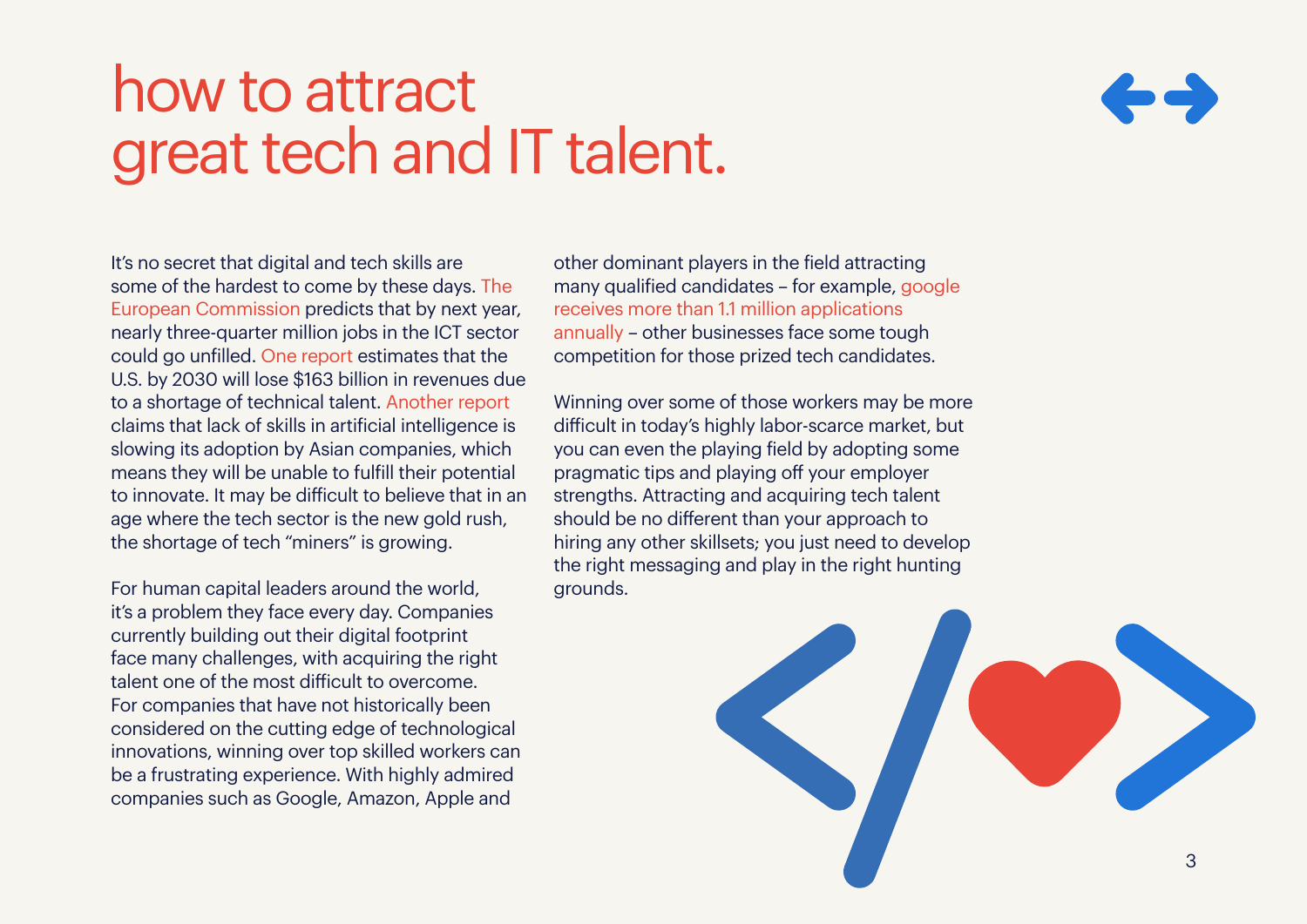

# six tips

# for success.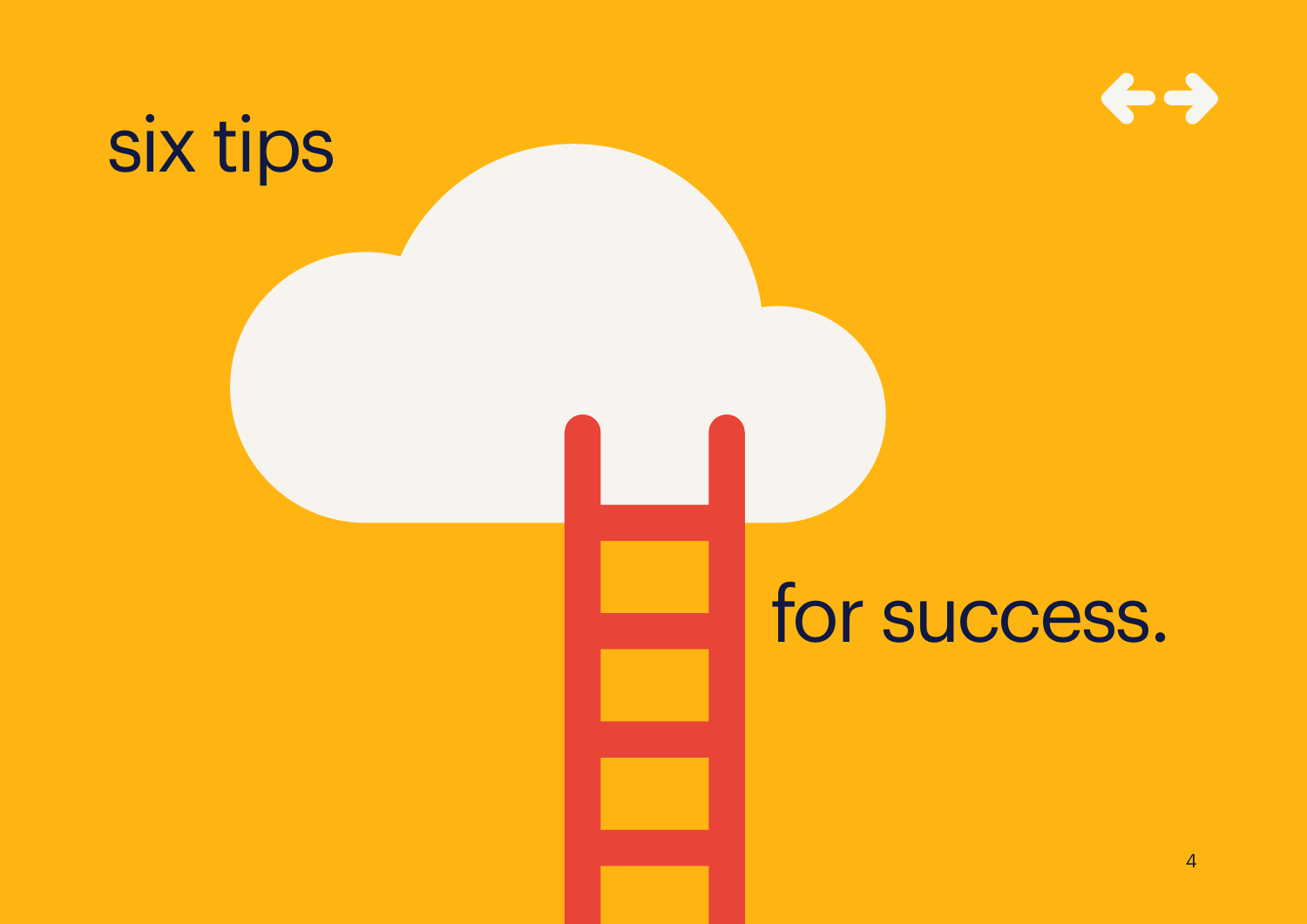

#### 1. start with an assessment.

You might believe your your company possesses a strong [employer brand,](https://www.randstad.com/workforce-insights/employer-branding/) but have you performed an assessment recently? Understand how your corporate and employer brand is perceived by your target audience and prioritize measures to further elevate your brand. Do you have a great reputation among college grads and experienced workers? Are you well-known in your key markets? How do job applicants find out about your career opportunities? By assessing key metrics around your employer and corporate brands, you will gain a sense of direction for where to get started.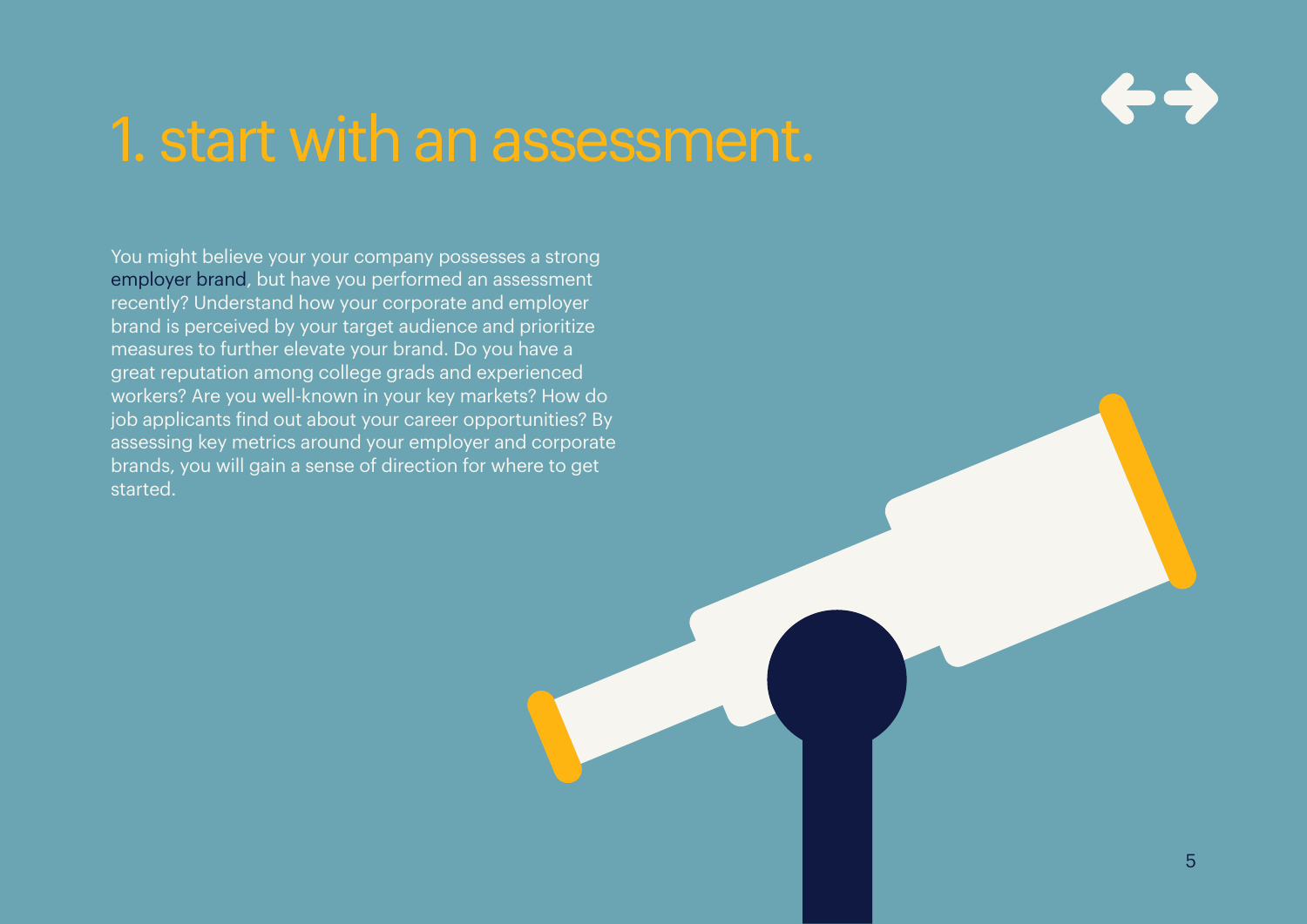

# 2. define your EVP.

What's your employee value proposition and does it match up with what your target group desires? If your company prides itself for being in business for decades, it might not resonate with technology workers who are looking for an entrepreneurial culture. Making sure the EVP aligns with talent is one of the most important considerations in talent attraction, but many hiring managers aren't able to voice what their company offers. Make sure your entire organization is familiar with your EVP.

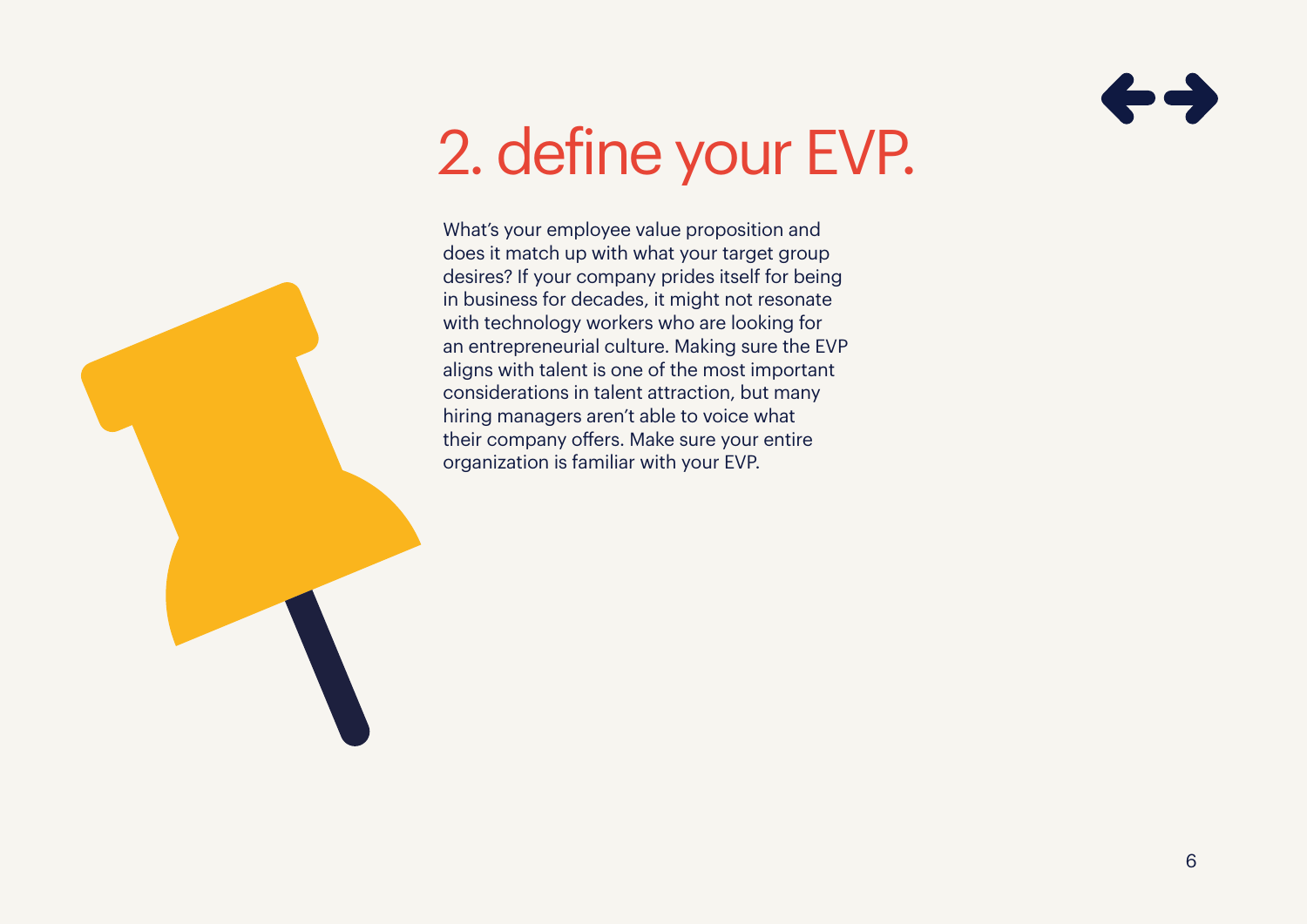# 3. learn what motivates applicants.

Do you know what tech workers want in an ideal employer? Is job security a priority over a pleasant work environment? How about interesting job content? It's no secret that many Silicon Valley companies have in recent years ratcheted up more and more outrageous employee perks, but do you know if these will appeal to the talent you hope to attract? To find out, begin with studies such as [the Randstad Employer Brand](https://www.randstad.com/workforce-insights/employer-branding/research-reports/)  [Research](https://www.randstad.com/workforce-insights/employer-branding/research-reports/), a global survey of workers around the world about their desires and attitudes. Also ask your employees and job applicants (successful and those passed over) for their input.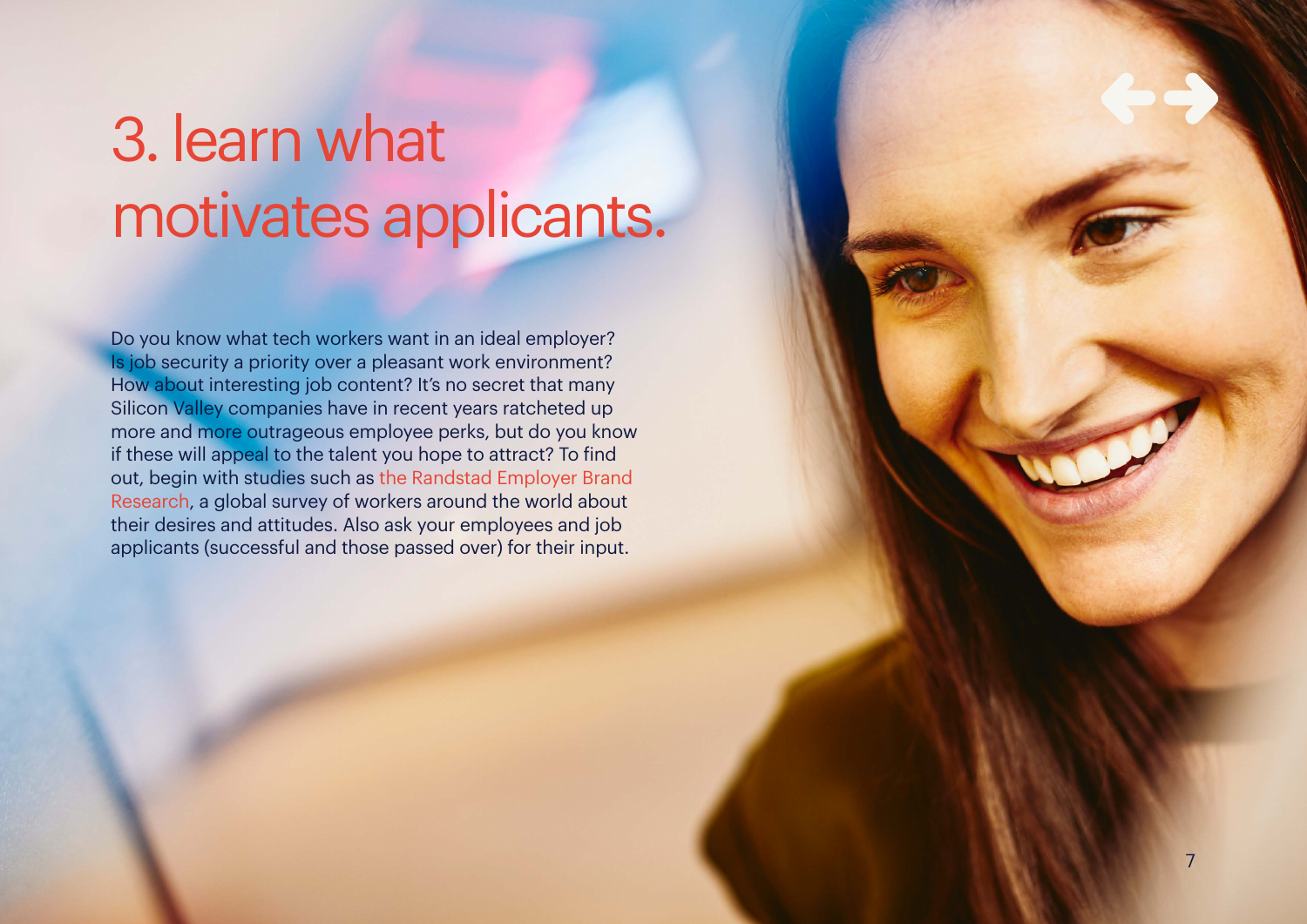

# 4. create a plan of action.

You can't create an employer brand; rather, you can influence how job seekers perceive it. Develop a plan of action for communicating to technology workers, whether through recruitment marketing efforts such as campus events, social media campaigns or even general advertising like [those created](https://www.youtube.com/watch?v=SW_7Q_tAk9I) by GE several years ago. Be clear about what each of your activation steps are meant to accomplish and measure afterward to assess success.

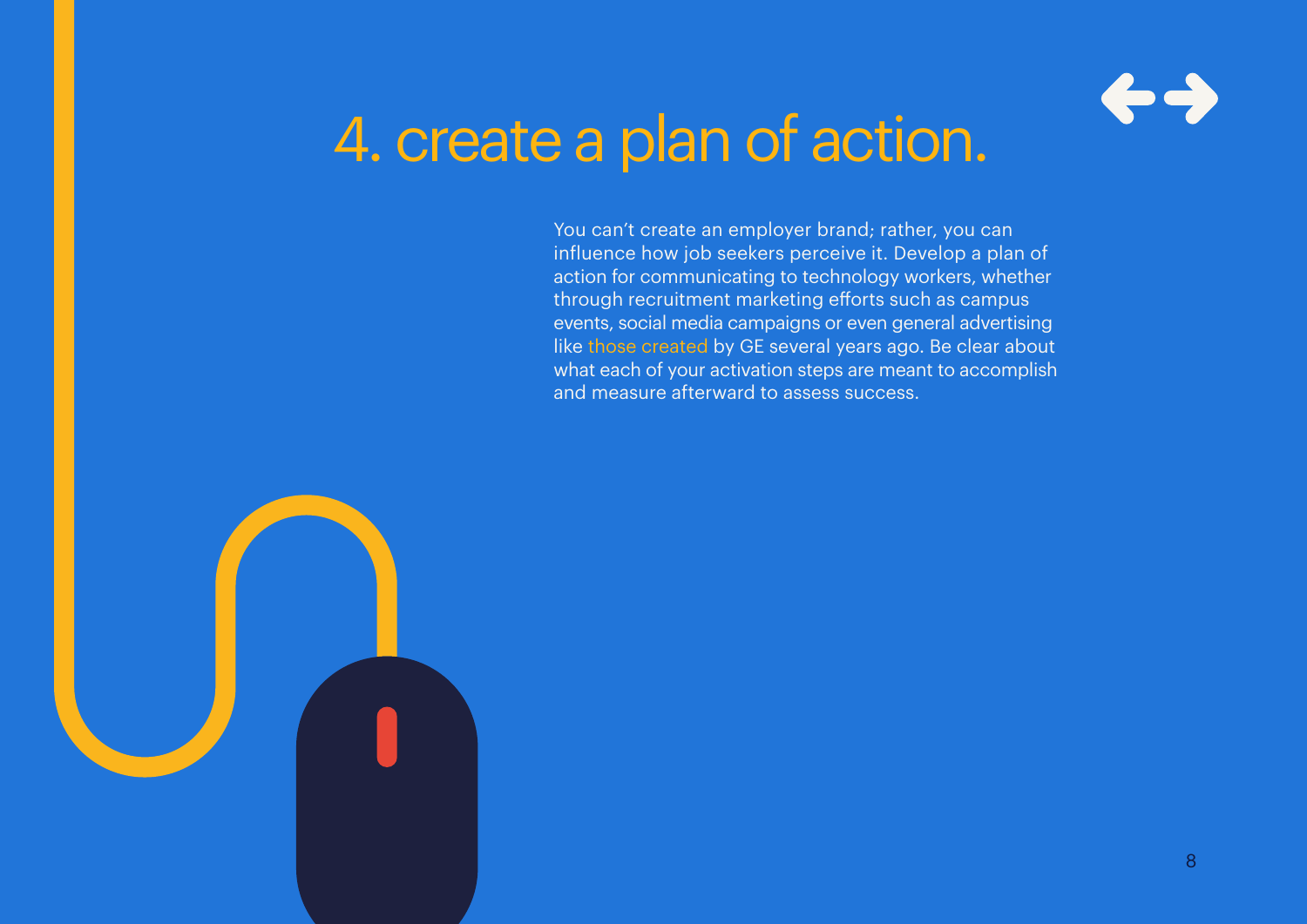

### 5. monitor the chatter of action.

Leverage social media such as Stack Overflow, LinkedIn, employee review sites such as [kununu](https://www.kununu.com) and media coverage to listen to what the market is saying about your employer brand. You can't negate poor reviews, but you can address them with the reviewers or try to improve on areas of your business that receives the most amount of criticism. You can also leverage these channels to amplify your messaging to drown out the detracting voices.

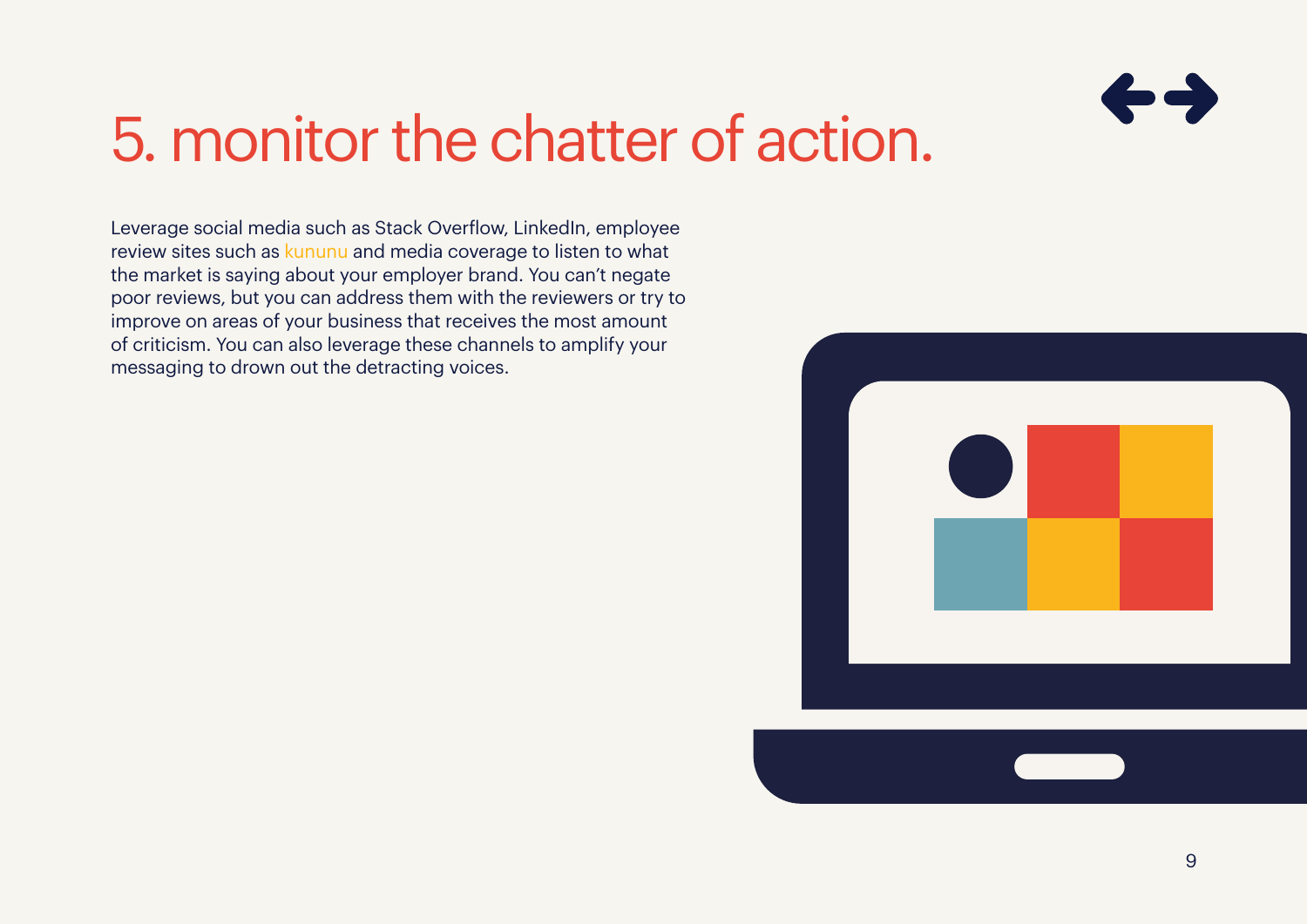

#### 6. create a memorable experience.

Do you know what job applicants have to say about their experience with your recruitment function? It might surprise you if you don't survey candidates whose applications have been completed. One of the most important elements of your employer brand is your candidate experience, so make sure you are transparent and communicative about the application process. Remember, job seekers who encounter a negative candidate experience will also have a negative view of a company's products and services.

Finding and hiring today's top technology and IT workers shouldn't keep you up at night as long as you follow these six steps to enhance your attraction strategies.